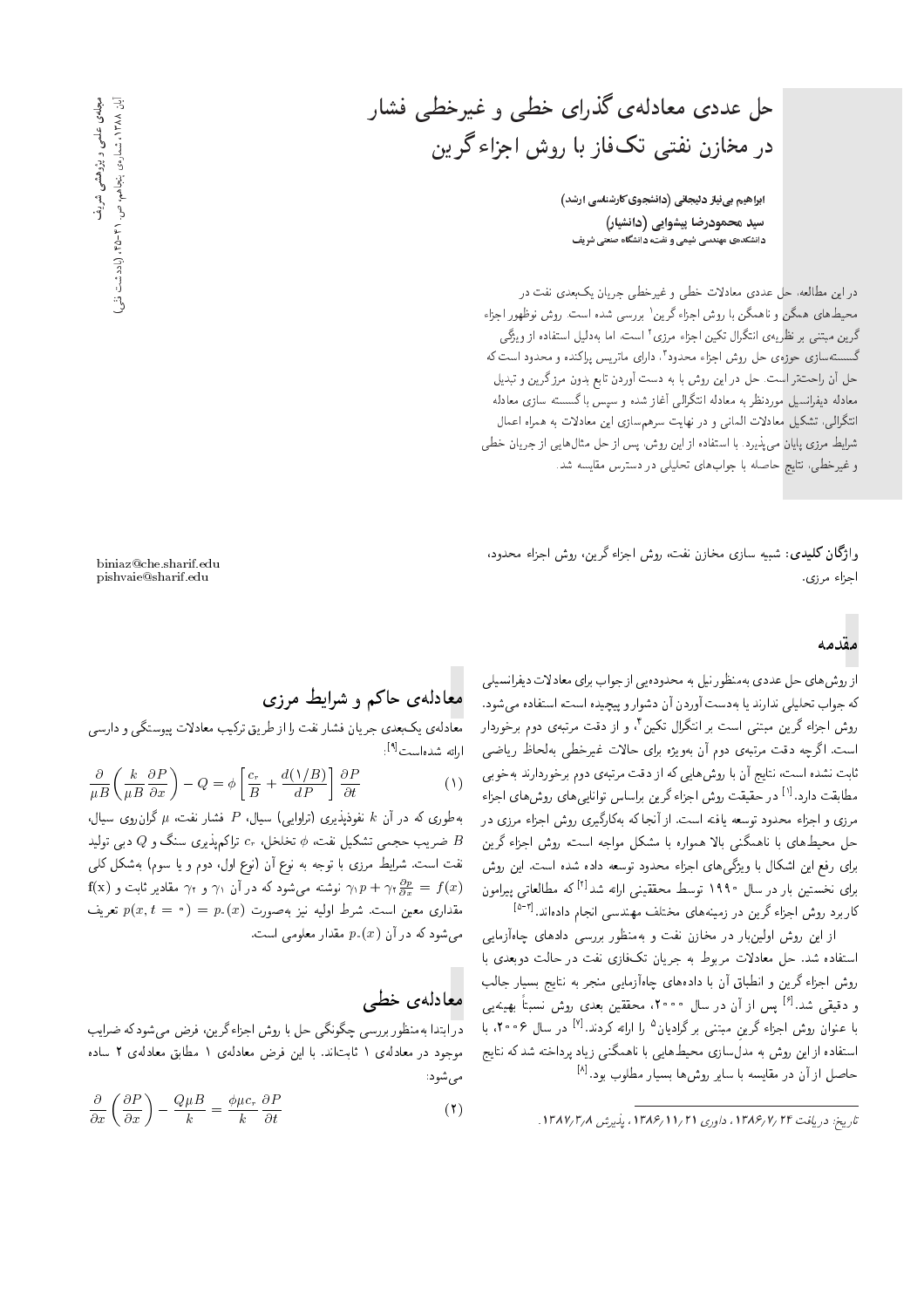حل در روش اجزاء گرین بر پایهی یافتن: ۱. تابع بدون مرز گرین <sup>۶</sup> برای معادلهی دیفرانسیل، ۲. تبدیل معادلهی دیفرانسیل به نوع انتگرالی، ۳.گسستهسازی محدودهی حل، ۴. تشکیل معادلات المانی<sup>۷</sup> و ۵. سرهمسازی این معادلات قرار دارد.<sup>[۱]</sup>

پس از استفاده از تابع بدون مرزگرین و قضیهی دوم گرین، معادلهی انتگرالی متناظر با معادلهی دیفرانسیل به دست می آید. برای حل این معادلهی انتگرالی در روش اجزاء گرین، بهجای گسستهسازی مرز حوزه (که در روش اجزاء مرزی استفاده می شود)، کل حوزهی حل، مانند روش اجزاء محدود گسستهسازی می شود. سپس با تقریب متغیرهای فشار و مشتق آن در نقاط گرهی ^ بهوسیلهی توابع درون یابی، معادلات المانی به عنوان قلب روش اجزاء گرین تشکیل می شود. در این معادلات متغیر فشار و مشتق آن از مجهولات هستند.

تعداد معادلات در هر معادلهي الماني به تعداد نقاط گرهي اجزاء وابسته است. بهعبارت دقیقتر به تعداد گره موجود در هر جزء، معادلهی جزئی وجود دارد. پس از .<br>سرهم سازی این معالات با کمک پیوستگی اجزاء، ماتریس نهایی حاصل میشود. یس از اعمال شرایط مرزی، ماتریس حل می شود.

از معادلهی  $d^{\dagger}G/dx^{\dagger} = \delta(x-x_i), -\infty \leq x \leq +\infty$  به عنوان «معادلهى مكمل» در حل معادلهى ٢ استفاده مى شود. جواب اين معادله  $(x - x_i)$  است که در آن  $l$  مقدار ثابت بوده و  $(|x - x_i| + l)/5$ فاصلهى بين نقطهى اعمال نيرو  $(x_i)$  و هر نقطهى دلخواه ديگر  $(x)$  است. با استفاده از تساوی دوم گرین:

$$
\int_{x_L}^{x_R} \left( P \frac{d^{\dagger} G}{dx^{\dagger}} - G \frac{d^{\dagger} P}{dx^{\dagger}} \right) dx = P \frac{dG}{dx} \Big|_{x_L}^{x_R} - G \frac{dP}{dx} \Big|_{x_L}^{x_R} \tag{7}
$$

و جایگذاری معادلهی ۲ و معادلهی مکمل در معادلهی ۳ در بازهی  $[x_1, x_1]$  که طول یک جزء است، رابطهی زیر به دست می<sup>آ</sup>بد.

$$
- \mathsf{Y}\lambda P_i + (H(x_\mathsf{Y} - x_i) - H(x_i - x_R))P_\mathsf{Y} - (H(x_\mathsf{Y} - x_i) - H(x_i - x_\mathsf{Y}))P_\mathsf{Y} - (|x_\mathsf{Y} - x_i| + l)q_\mathsf{Y} + (|x_\mathsf{Y} - x_i| + l)q_\mathsf{Y} +
$$

$$
\int_{-\infty}^{x_\mathsf{Y}} (|x - x_i| + l) \left( f_p + \frac{\phi\mu c_r}{k} \frac{dp}{dt} \right) dx = \mathsf{o}
$$
(**f**)

که در آن،  $d\,r$   $d\,p/d\,x$  (مقدار ۸ هنگامی که  $x_i$  در یکی از نقاط مرزی  $x$  و یا باشد برابر ۰٬۰۵ و هنگامی که در درون بازهی فوق باشد برابر ۱ است). H تابع هويسايد است و مقدار ! برابر با طول بلندترين جزء ( آ ) قرار داده مى شود.  $f_p$  برابر با  $Q\mu B/k$  است. همچنین مقدار  $P_i$  در  $x_i$  حساب می $\mathring{\mathcal{L}}$ دو با تعاریف فوق و استفاده از نمایش تانسوری (شاخص تکراری)، معادلات المانی برای معادلهی ۴ به دست می آید: <sup>[۴]</sup>

$$
R_{ij}p_j + L_{ij}q_j + T_{ij}\left(\frac{\lambda}{\eta}\frac{dp_j}{dt} + fp_j\right) = \cdot \quad i, j = \lambda, \mathbf{Y} \tag{2}
$$

که در آن  $\eta$  معروف به «ئابت نفوذ $\ell$ » و برابر چه است. در معادله ی ۷ ماتریس های المانى حنين اند: [\*]

$$
R_{ij} = (-1)^{(i+j-1)}, \ L_{ij} = \begin{bmatrix} \tilde{i} & -(\tilde{i}+1) \\ (\tilde{i}+1) & \tilde{i} \end{bmatrix},
$$

$$
T_{ij} = \frac{l}{\epsilon} \begin{bmatrix} \tilde{r} \tilde{i} + t & \tilde{r} \tilde{i} + t \\ \tilde{r} \tilde{i} + t & \tilde{r} \tilde{i} + t \end{bmatrix}
$$
(9)

همچنین در به دست آوردن معادلهی ۵، فشار و مشتق آن و مقدار  $f_p$  با کمک توابع درون یابی لاگرانژی مرتبهی اول تقریب زده شدهاند. معادلهی ۵ شکل گسستهی معادلهی ۲ است که به تشکیل یک دستگاه معادلهی دیفرانسیل مرتبهی اول می انجامد. با تقریب  $dp_j/dt$  و باکمک تفاضل محدود a (گسستهسازی زمانی) داریہ:

$$
\alpha(R_{ij}p_j^{\dagger}+L_{ij}q_j^{\dagger}+T_{ij}f_{pj}^{\dagger})+(\lambda-\alpha)(R_{ij}p_j^{\dagger}+L_{ij}q_j^{\dagger}+L_{ij}q_j^{\dagger}+
$$

$$
T_{ij}f_{pj}^{\lambda}) + T_{ij}\left(\frac{\lambda}{\eta}\frac{p_j^{\tau} - p_j^{\lambda}}{\Delta t}\right) = \cdot \quad i, j = \lambda, \mathbf{Y}
$$
 (Y)

که در آن بالانویس های ۱ و ۲ بهترتیب نشانگر مقدار متغیر در زمان های ۱٫ و هستند. با سرهم سازی معادلهی ۷ برای کل اجزاء و اِعمال شرایط  $t_1 = t_1 + \Delta t$ مرزی ماتریس نهایی بهدست میآید.

مثال ١: میزان عملکرد روش اجزاء گرین با حل مثالی که جواب تحلیلی آن موجود است، بررسی می شود. با فرض هستهیی با (مغزهیی) با طول ۲۰۰ ۲۰۰ با خصوصیات cr = ۴ × ۱۰<sup>-۵</sup> atm (p='/۲۰ (k = ۲۰۰ md ) و سیال (مايع) نفتى با ويژگى هاى ٢ د س س = ١,٥ (مايع) و اعمال شرایط اولیه و مرزی مطابق رابطهی ۱۰، جواب بهصورت معادلهی ۱۱ حاصل مے شود.

$$
P(x = \circ cm, t > \circ) = 10 \circ atm
$$
  
\n
$$
P(x = 10 \circ cm, t > \circ) = 10 \circ atm
$$
  
\n
$$
P(x, t = \circ) = 10 \circ atm
$$
  
\n
$$
P(x, t) = -\circ/10x + 10 \circ + \sum_{n=1}^{\infty} \left( \frac{(-1000 \cdot m\pi) - 1000 \cdot n\pi}{n^2\pi^2} \right)
$$
  
\n
$$
\sin\left(\frac{n\pi x}{100}\right)
$$
  
\n(1)

در جدول ۱ میزان دقت دادههای روش اجزاء گرین با جواب تحلیلی برای تعداد مختلف اجزاء مقايسه شده است. چنان كه مشاهده مى شود جواب تحليلى

جدول ۱. مقایسهی نتایج حاصل از روش اجزاء گرین با جواب تحلیلی درحضور تعداد اجزاء متفاوت.

| x          | فشار                                      | گر ين                          | خطا                        | گر ين                                      | خطا                               | گر ين                                     | خطا                              |
|------------|-------------------------------------------|--------------------------------|----------------------------|--------------------------------------------|-----------------------------------|-------------------------------------------|----------------------------------|
| $\rm (cm)$ | تحليلى                                    | (10)                           | $\left(\frac{1}{2}\right)$ | (50)                                       | $\left(\frac{1}{2}\right)$        | (100)                                     | (7)                              |
| ٢۰         | ۲۱۰٫۳                                     | ۲۰۲٬۴                          | ۳,۷۷                       | $\mathbf{Y} \cdot \mathbf{Q} / \mathbf{Y}$ | ۲٫۴۰                              | ۲۰۵٬۹                                     | $\mathsf{Y}_\ell$ \ $\circ$      |
| ۴۰         | ۰۰٫۶ م                                    | ۱ ، ۲۰ م                       | $\cdot$ , $\mathsf{rr}$    | ۰۰٫۵                                       | $\cdot$ $\prime$ $\cdot$ $\prime$ | ۷٬ ۰٫۷                                    | ۰,۰۶                             |
| ه ۶        | ۰٫۰ م                                     | $\mathbf{Y} \cdot \cdot \cdot$ | 0/0.0                      | ۱ ، ۲۰۰                                    | ۰,۰۳                              | ۱، ۲۰۰                                    | $\circ$ , $\circ$ $\mathfrak{f}$ |
| ٨٠         | ۰٫۰ م۲                                    | ۰٫۰ م۲                         | 0/0.0                      | $\mathbf{Y} \circ \circ \mathbf{y} \circ$  | 0/0.0                             | ۰٫۰ م۲                                    | 0/0.0                            |
| ه ۱        | $\mathbf{Y} \circ \circ \mathbf{y} \circ$ | ۰٫۰ م۲                         | 0/0.0                      | $\mathbf{Y} \circ \cdot \cdot \cdot$       | 0/0.0                             | $\mathbf{Y} \circ \circ \mathbf{y} \circ$ | 0/0.0                            |
| ۱۲۰        | ۰٫۰ م۲                                    | ۰٫۰ م۲                         | 0/0.0                      | $\mathbf{Y} \circ \circ \mathbf{y} \circ$  | 0/0.0                             | ۰٫۰ م۲                                    | 0/0.0                            |
| ۱۴۰        | $\mathbf{Y} \circ \circ \mathbf{y} \circ$ | ۰٫۰ م۲                         | 0/0.0                      | ۰٫۰ م۲                                     |                                   | ۰٫۰ م۲                                    | $\circ$ / $\circ$ )              |
| ۱۶۰        | ۱۹۹٫۸                                     | ۰٫۰ م۲                         | $\cdot$ , $\cdot$ 9        | ۱۹۹٫۸                                      | 0/0.0                             | ۱۹۹,۷                                     | $\circ$ , $\circ$ $\mathsf{Y}$   |
| ١٨٠        | ۱۹۵٬۹                                     | ۱۹۹٫۱                          | ۱٬۶۲                       | ۱۹۷٬۹                                      | ۰٫۰۳                              | ۱۹۷٬۷                                     | $\cdot$ , 9, $\cdot$             |

۴۲ شریف شمارهی پنجاهم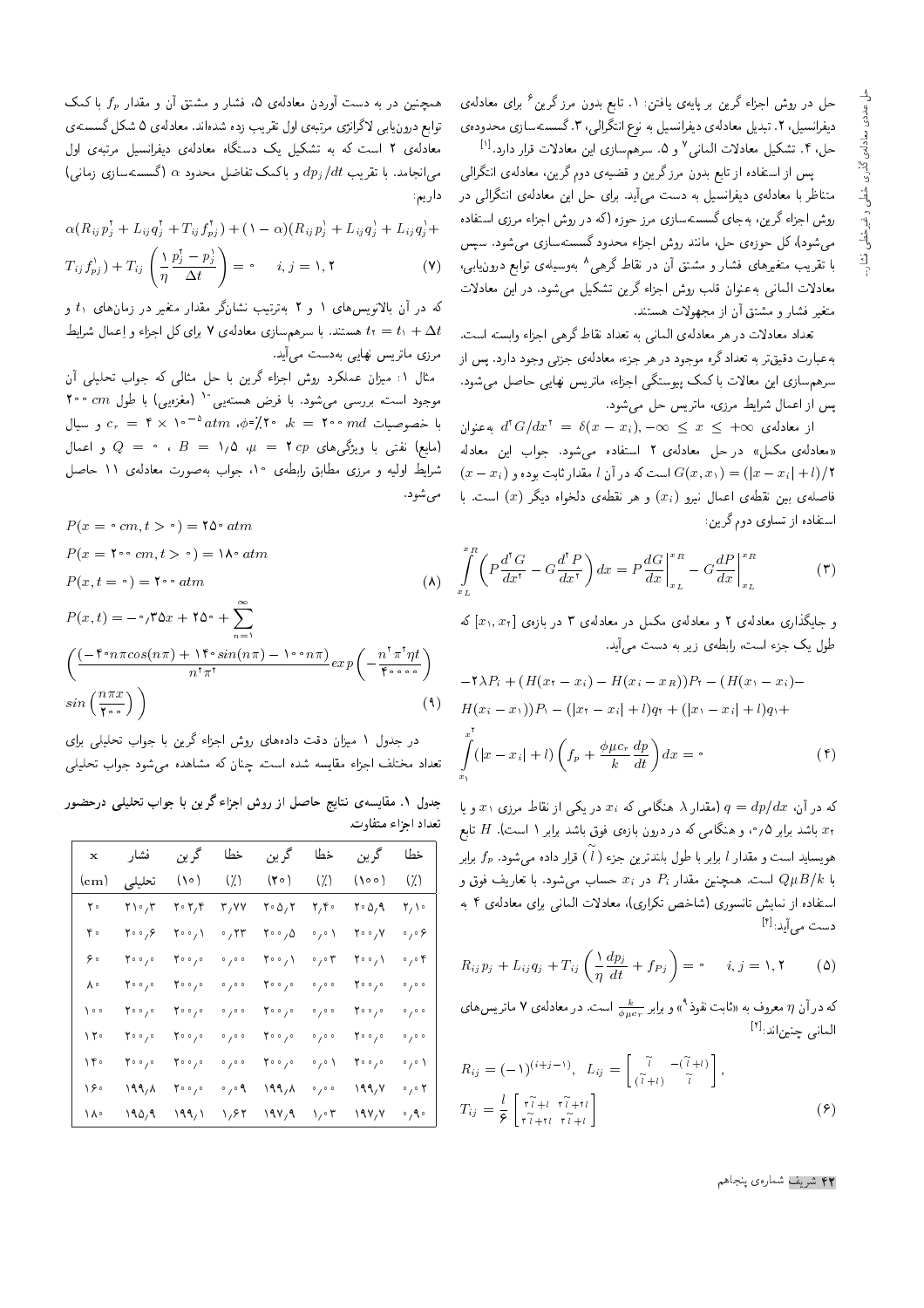برای لحظهی ۰ قرم = t و جواب روش اجزاء گرین با ۰٫۷ ه = a محاسبه شده است. اعداد داخل پرانتز نشانگر تعداد اجزاء مورد استفاده برای حل هستند. نتایج حاصله نشانگر دقت بالای روش، حتبی برای تعداد اجزاء کم است. در به دست آوردن جدول ۱ ازگام زمانی ۰٫۰۱  $\Delta t = \Delta t$  استفاده شده است.

برای نشان۵دادن تأثیر مقدارگام زمان بر روی جواب، از تعداد ۲۰ جزء استفاده<br>است که مطول استکشار است که از مقدار میشود. شده است که نتایج حاصله در جدول ۲ ارائه شده است. برای مقایسهی مقادیر فشار تحلیلمی و عددی با مقادیر جدول ۱، از زمان ۱۰٫۱ = $t=t^*$  ثانیه استفاده شد. اعداد داخل برانتز در جدول ۲ بیانگر گامهای زمانی برحسب ثانیهاند. نتایج دو جدول ذکرشده بهخوبی با یکدیگر انطباق دارند. با افزایش تعداد اجزاء و کاهش مقدارگام زمان، میزان دقت جوابهای عددی به دست آمده افزایش می یابد. لازم به ذکر است که نتایج ارائهشده در جدول ۲ برای یک دورهی زمانی بسیار کوچک (۰٫۰۱ ثانیه) تهیه شدهاند و لذا، عدم تغییر مقادیر فشار در نقاط میان<sub>ی</sub> (نظیر 10°, ∞ = 10) لزوماً بهمعنى دقت خوب روش گرين (نداشتن خطاى<br>گچرى استىمايد گردکردن یا برشی) نیست.

در شکل ۱ نموداری از فشار تحلیلی و نتایج روش اجزاء گرین برای زمان های ۰٫۰٫۱۰٫۰۱ و ۱ ثانیه نشان داده شده است. برای به دست آوردن شکل با توجه به نتايج بهدست آمده از جداول ۱ و ۲ از تعداد ۵۰ اجزء وگام زمانی ۱ <sup>ه م</sup>/° ثانيه استفاده شده است. لازم به توضیح است که مقدار خطای عددی انباشته (نسبت به

جدول ۲. مقایسهی نتایج روش اجزاء گرین و تحلیلی باگامهای زمانی متفاوت، پس از گذشت ۱ ۰٫۰ ثانیه.

| $\mathbf{x}$           | فشار                                      | گر ين   | خطا                            | گر ين                  | خطا                               | گر ين                                        | خطا                                      |
|------------------------|-------------------------------------------|---------|--------------------------------|------------------------|-----------------------------------|----------------------------------------------|------------------------------------------|
| $\rm \left( cm\right)$ | تحليلى                                    | (۱ ۰٫۰) | $\binom{1}{k}$                 | (۱ ۰ ۰ <sub>۱</sub> ۰) | $\left(\frac{1}{2}\right)$        | $(\circ \circ \circ \circ \wedge)$           | $\binom{7}{2}$                           |
| ه ۲                    | ۲۱۰٬۳                                     | ۲۰ ۵٬ ۲ | ۲٬۴۰                           | ۲۰۹٫۶                  | ۲۴، ۰                             | ۲۱۰٫۲                                        | $\cdot$ , $\cdot$ $\Delta$               |
| ۴۰                     | $\mathbf{Y} \cdot \cdot \cdot \mathbf{S}$ | ۰۰٫۵    | 。い                             | ۲۰۰٫۲                  | $\cdot$ , \ ٩                     | ۲۰۰٫۲                                        | $\cdot$ , $\cdot$                        |
| ه ۶                    | $\mathbf{Y} \circ \circ \mathbf{y} \circ$ | ۱، ۲۰۰  | $\cdot$ , $\cdot$ $\mathsf{r}$ | ۰٫۰ م                  | $\mathfrak{g} \circ \mathfrak{g}$ | $\mathbf{Y} \circ \circ_{\mathcal{F}} \circ$ | $\mathfrak{g}_{\ell} \circ \mathfrak{h}$ |
| ۸۰                     | ۰٫۰ م۲                                    | ۰٫۰ م۲  | 0/0.0                          | ۰٫۰ م۲                 | 0/0.0                             | $\mathbf{Y} \circ \circ \mathbf{y} \circ$    | 0/0.0                                    |
| ه ۱                    | ۰٫۰ م۲                                    | ۰٫۰ م۲  | 0/0.0                          | ۰٫۰ م۲                 | 0/0.0                             | ۰٫۰ م                                        | 0/0.0                                    |
| ۱۲۰                    | ۰٫۰ م۲                                    | ۰٫۰ م۲  | 0/0.0                          | ۰٫۰ م۲                 | 0/0.0                             | ۰٫۰ م                                        | 0/0.0                                    |
| ۱۴۰                    | ۰٫۰ م۲                                    | ۰٫۰ م۲  | 。い                             | ۰٫۰ م۲                 | 0/0.0                             | ۰٫۰ م۲                                       | 0/0.0                                    |
| ۱۶۰                    | ۱۹۹٫۸                                     | ۱۹۹٫۸   | 0/0.0                          | ۹۹٫۹                   | $\circ$ $\prime$ $\circ$ $\land$  | ۹۹٫۹                                         | ◦ / ◦ ∧                                  |
| ١٨٠                    | ۹۵٬۹                                      | ۹۷٬۹    | ۰٫۰۳                           | ۱۹۶٬۲                  | ۰٬۱۵                              | ۹۵٬۹                                         | $\circ$ , $\circ$ $\mathsf{Y}$           |



شکل ۱. مقایسه فشار تحلیلی و نتایج روش اجزاء گرین.

جواب تحليلي) بسيار كوچك است و آن هم به دليل انتخاب گام زماني بسيار كوچك و تعداد اجزاء بسيار زياد است.

### معادله غيرخطي

 $B = B(p)$  معادلهی ۱ در حالت کلی غیرخطی است. در این معادله روابط برقرارند. وقتى  $k$  تابعى از مكان باشد محيط متخلخل  $k = k(x)$  برقرارند. وقتى  $\mu = \mu(p)$ ناهمگن است. اگرچه ¢ تابعي از فشار است اما چون تابعيت ضعيفي به فشار دارد، از آن صرف نظر کرده و مقدار آن را ثابت فرض میکنند. معادله ی ۱ باید به شکل مناسبی برای استفاده در قضیهی دوم گرین (معادلهی ۵) تبدیل شود تا با روش اجزاء گرین قابل حل باشد. با مشتقگیری از معادلهی ۱ و جابهجایی های لازم رابطهی ۱۰ به دست می[ید:

$$
\frac{\partial^{\mathsf{T}} P}{\partial x^{\mathsf{T}}} = -\frac{\partial \ln k}{\partial x} \frac{\partial P}{\partial x} + \frac{Q}{k} + \frac{\phi \beta}{k} \frac{\partial P}{\partial t} \tag{1}
$$

که در آن k برابر  $\frac{c_r}{\mu(p)B(p)}+\frac{d(\gamma/B)}{dP}$  و  $\beta$  مساوی با  $\left(\frac{c_r}{B(p)}+\frac{d(\gamma/B)}{dP}\right)$  است. با جایگذاری معادله ی ۱۰ و معادلهی مکمل در معادلهی ۳، شکل انتگرالی معادلهی ۱ در طول  $[x_1, x_1]$ یک جزء  $[x_1, x_1]$ ، به دست می

$$
- \nabla \lambda P_i + (H(x_1 - x_i) - H(x_i - x_R))P_1 - (H(x_1 - x_i) - H(x_i - x_1))P_1 - (|x_1 - x_i| + l)q_1 + (|x_1 - x_i| + l)q_1 +
$$
  

$$
\int_{x_1}^{x_1} (|x - x_i| + l) \left( -\frac{\partial \ln k}{\partial x} \frac{\partial P}{\partial x} + \frac{Q}{k} + \frac{\phi \beta}{k} \frac{dP}{dt} \right) dx = \cdot \tag{1}
$$

برای محاسبهی انتگرال موجود در معادلهی ۱۱، باید پارامترها با توابع درون یابی تقريب زده شوند. اين توابع بايد داراى خصوصيات رابطهى ١٢ باشند تا انتگرال فوق بر حسب مقادیر گرهی محاسبه شود.

$$
\Omega_i^{\epsilon}(\zeta_j) = \begin{cases} \n\lambda & i = j \\ \n\cdot & i \neq j \n\end{cases}, \quad \sum_{i=1}^n \Omega_i^{\epsilon}(\zeta) = \n\lambda \tag{17}
$$

 $\zeta=(x-x_1)/l$  در روابط فوق  $l/(l^*s)=\zeta=\zeta^2$  توابع درون $l$ یس درجه $\zeta=\zeta^2$ رانژی، د د کا او کا  $\Omega^{\epsilon}_{\tau}(\zeta) = \zeta$  هستند. به دلیل دوگرهی بودن اجزاء مورد  $\Omega^{\epsilon}_{\tau}(\zeta) = 1$ استفاده، از توابع درون یابی درجهی اول برای تقریب استفاده شده است. در این خصوص، پارامترهای زیر تعریف و با توابع درونLابی در نقاط گرهی تقریب زده مى شوند:

$$
\theta^e = \ln(k) = \Omega_j \theta_j, \qquad \psi^e = \frac{\phi \beta}{k} = \Omega_j \psi_j,
$$
  

$$
q^e = \frac{dP}{dx} = \Omega_j q_j, \qquad \lambda^e = \frac{1}{k} = \Omega_j \lambda_j, \qquad j = \lambda, \mathbf{Y}
$$
 (17)

با قرار دادن این پارامترها در معادلهی ۱۱ و استفاده از نمایش تانسوری، معادلهی جزئی ۱۴ به**دست** می]ًید:

$$
R_{ij}P_j + (L_{ij} - V_{inj}\theta_n)q_j + U_{ijn}\left(\psi_n\frac{\partial P_j}{\partial t} + \lambda_n Q_j\right) = \circ
$$
  
*i, j, n = \lambda, \Upsilon* (15)

۴۳ شریف شمارهی پنجاهم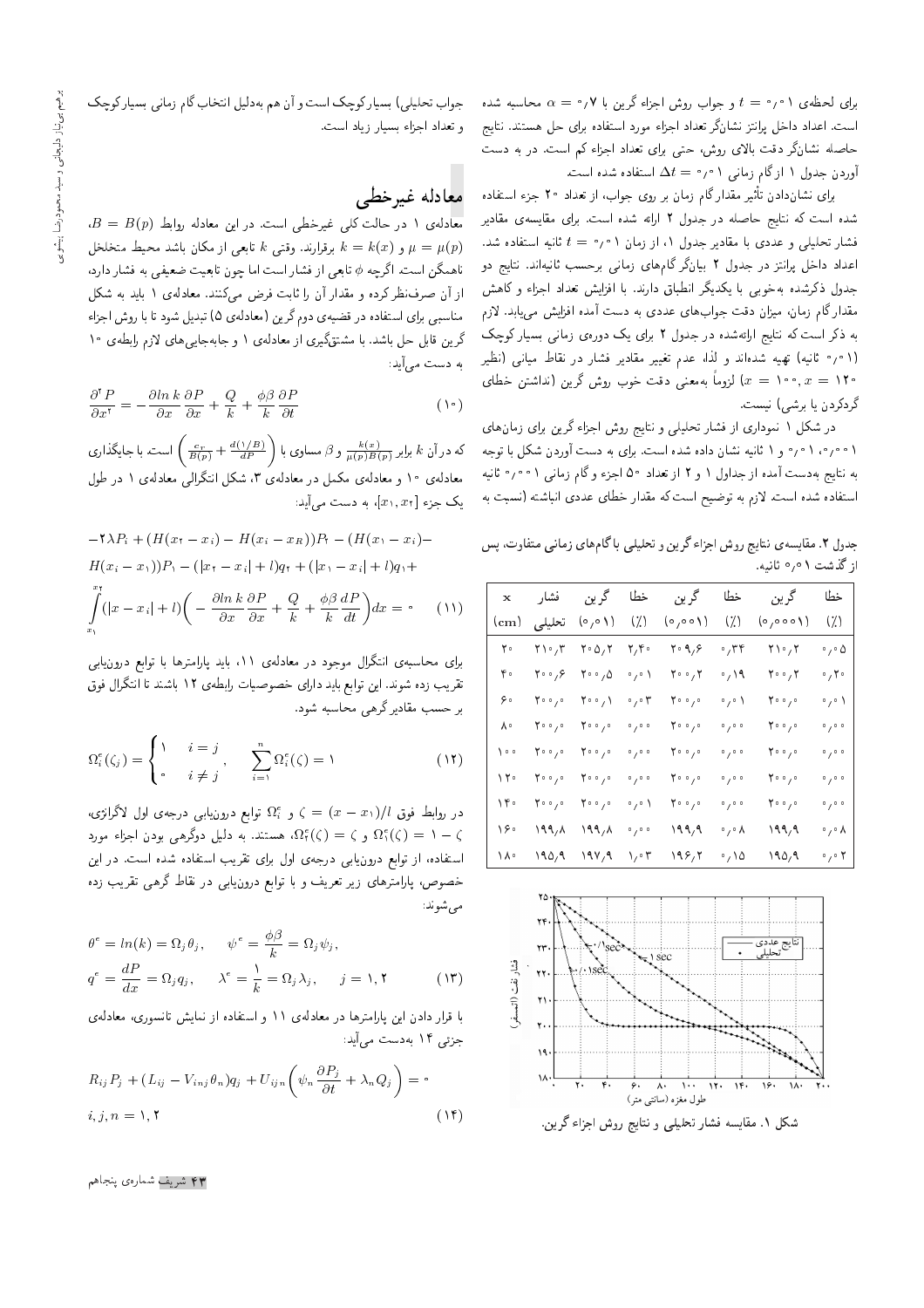

ماتریس های المان<sub>ی</sub> به صورت رابطه های ۱۵ و ۱۶ هستند:<sup>[۱۰]</sup><br>.

$$
V_{n,j} = \frac{1}{\epsilon} \begin{bmatrix} -(\tilde{r} \tilde{i} + t) & -(\tilde{r} \tilde{i} + \tilde{r}t) \\ \tilde{r} \tilde{i} + t & \tilde{r} \tilde{i} + \tilde{r}t \end{bmatrix}, \quad V_{n,j} = \frac{1}{\epsilon} \begin{bmatrix} -(\tilde{r} \tilde{i} + \tilde{r}t) & -(\tilde{r} \tilde{i} + t) \\ \tilde{r} \tilde{i} + \tilde{r}t & \tilde{r} \tilde{i} + t \end{bmatrix},
$$
  
\n
$$
n, j = 1, \text{ Y}
$$
\n
$$
U_{n,j} = \frac{1}{11} \begin{bmatrix} \tilde{r} \tilde{i} + t & \tilde{r} \tilde{i} + t \\ \tilde{r} \tilde{i} + t & \tilde{r} \tilde{i} + t \end{bmatrix}, \quad U_{n,j} = \frac{1}{11} \begin{bmatrix} \tilde{r} \tilde{i} + \tilde{r}t & \tilde{r} \tilde{i} + t \\ \tilde{r} \tilde{i} + t & \tilde{r} \tilde{i} + t \end{bmatrix},
$$
  
\n
$$
n, j = 1, \text{ Y}
$$
\n
$$
(1\epsilon)
$$

ماتریس،های  $R$  و  $L$  در معادلهی ۶ تعریف شدهاند و عبارات مندرج در رابطههای ۱۵ و ۱۶ از تعریف آنها مطابق زیر بهدست آمدهاند:

$$
V_{inj} = \frac{1}{l} \int_{x_1}^{x_1} \left( |x - x_i| + \widetilde{l} \right) \frac{d\Omega_n}{d\zeta} \Omega_j dx
$$

$$
U_{ijn} = \int_{x_1}^{x_1} \left( |x - x_i| + \widetilde{l} \right) \Omega_j \Omega_n dx
$$

معادلهی ۱۴ یک معادلهی غیرخطی است و برای حل آن باید از روش های حل دستگاه غیرخطی استفاده کرد. بهطور رایج از روش های نیوتن - رافسون و پیکارد ``<br>استان آنها با بین استفاده کرد. ادانا با بین استان می کند که برای حل آنها استفاده میشود.<sup>[۱۰ز۱]</sup> با استفاده از روش پیکارد و تفاضل محدود<br>با باید محمد با باید ۱۷۰ میلید معادلهى ١٢ به معادلهى ١٧ تبديل مى شود.

$$
\alpha(R_{ij}P_j^{\dagger} + (L_{ij} - V_{inj}\theta_n^{k+1})q_j^{\dagger} + U_{ijn}\lambda_n^{k+1}Q_j^{\dagger}) +
$$
  
\n
$$
\omega(R_{ij}P_j^{\dagger} + (L_{ij} - V_{inj}\theta_n^k)q_j^{\dagger} + U_{ijn}\lambda_n^kQ_j^{\dagger}) +
$$
  
\n
$$
U_{ijn}\left((\alpha\psi_n^{k+1} + \omega\psi_n^k)\frac{P_j^{\dagger} - P_j^{\dagger}}{\Delta t}\right) = \text{, } i, j, n = 1, \text{ (IV)}
$$

1 Q@=Q@ ! w 'OvQ=QmD pL=Qt QO Q}eDt Q=Okt Qou=Wv <sup>k</sup> <sup>+</sup> 1 w <sup>k</sup> |=yT}wvq=@ است. ماتريس نهايي سرهم سازى شده به صورت رابطهى ٢٥ است.

$$
\left[A^{(k+1)}\right] \left\{ P_{q^{(\tau,k+1)}}^{(\tau,k+1)} \right\} = \left\{ S^{(\tau,k)} \right\} \tag{1A}
$$

در هر تکرار با توجه به مقادیر فشار محاسبهشده، ضرایب ماتریس A بهروز مه شود. سپس مقادیر مجهول P و q حساب میشوند. حلقهی تکرار زمانی متوقف می شود که تفاوت مقادیر محاسبهشده با مقادیر قبلی از مقدار معینی کم تر باشد.

۴۴ شریف شمارهی پنجاهم

مثال ۲: مثال قبلی را با توجه به خواص سنگ و سیال زیر دوباره بررسی میکنیم.

$$
B = -\mathbf{Y}_1 \mathbf{Y} \times \mathbf{V} \cdot \mathbf{V} \cdot \mathbf{Y} + \mathbf{V}_1 \Delta \mathbf{Y} \mathbf{Y}, \qquad \mu = \Delta \times \mathbf{V} \cdot \mathbf{V} \cdot \mathbf{Y} + \mathbf{V}_1 \mathbf{Y},
$$
  
\n
$$
K = exp(-\mathbf{V} \cdot \mathbf{Y} \cdot \mathbf{X})
$$
\n(14)

سایر دادهها در مثال ۱ موجود است. همچنین فرض شده است چاهی در فاصلهی ۴۰ سانتی،متری از لبهی سمت چپ با دبیی ۰٫۳cm<sup>۲</sup>/۶ در حال تولید است.<br>مراجات شرایط مرزی و اولیه طبق معادلهی ۱۰ تعریف می شوند. شکل ۲ نشاندهندهی نمودار فشار با طول هسته (مغزه) است. این نتایج با تعداد °۱۰ جزء و گام زمان<sub>ی</sub> \ ٠٥٥م ثانيه به دست آمده است.

# نتىجەگىرى

در این تحقیق، معادلات خطی و غیرخطی فشار نفت (تکبعدی) بهروش اجزاء گرین حل شدهاند. ابتدا شکل انتگرالی معادلهی دیفرانسیل بهکمک قضیهی دوم گرین به دست آمد؛ سپس با گسستهسازی حوزهی حل و استفاده از توابع درون،یابی مرتبهى اول لاگرانژ، معادلات المانى براى سيستم حاصل شد. مقايسهى نتايج عددى و تحلیلی نشانگر توانایی بالای روش مورد مطالعه در بازتولید نتایج تحلیلی است. همچنین حل معادلات غیرخطی با وجود تکینگی ایجاد شده بهعلت اعمال شرایط مرزى چاه بهراحتى با روش اجزاء گرين امكان يذير است.

|Q=YDN= sqa CUQyi

<sub>حرو</sub>ف انگلیسی ا ماتريس نهايى: $A$  $G$  جواب معادلهی مکمل: تابع هويسايد  $H$ : شمارشگر: $i, \, j, \, n$ : تعداد تکرار در حل معادلهى غيرخطى ا نفوذيذيرى مطلق: $K$  $l: d_e$ ي المان  $l$ بزرگ ترین مقدار طول المان:  $\widetilde{l}$ <br>محمد محمد العامل المانى: $L,R,U,V$ : متغیر فشار: $p$ و مشتق متغیر فشار: $q$  $i$  ; مان : طول مکانی  $x$ 

#### حروف يونانبي

 $\alpha$ : ئابت گسستهسازی برای مشتق زمان ا تابع دلتای دیراک $\delta$ : تخلخل ا: گران روی $\mu$  $\lambda = \alpha$  : برابر با  $\omega$ توابع درون $\Omega_i$